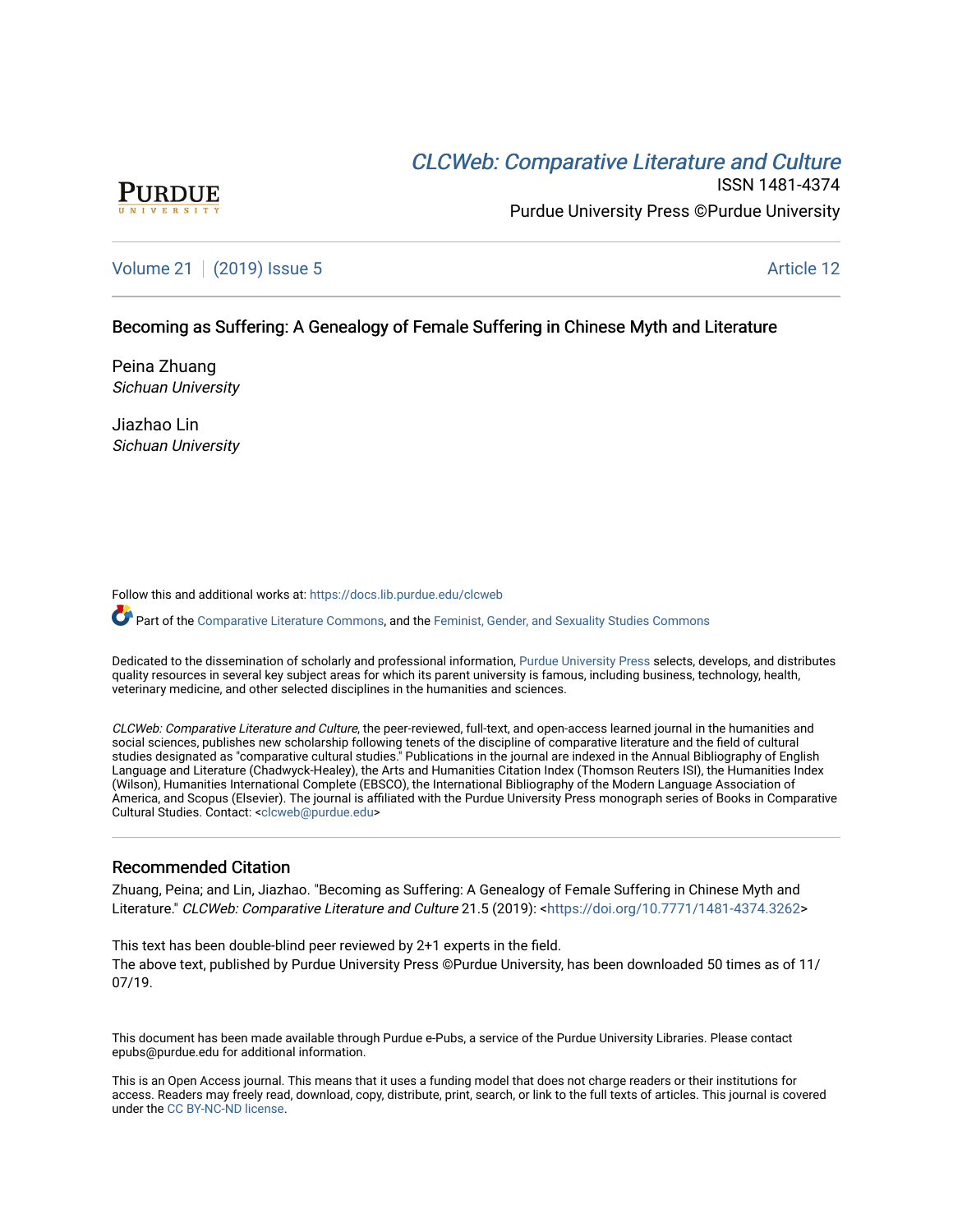PURDUE UNIVERSITY PRESS <[http://www.thepress.purdue.edu](http://www.thepress.purdue.edu/)>

## *CLCWeb: Comparative Literature and Culture*

ISSN 1481-4374 [<http://docs.lib.purdue.edu/clcweb>](http://docs.lib.purdue.edu/clcweb) Purdue University Press **©**Purdue University

*CLCWeb: Comparative Literature and Culture*, the peer-reviewed, full-text, and open-access learned journal in the humanities and social sciences, publishes new scholarship following tenets of the discipline of comparative literature and the field of cultural studies designated as "comparative cultural studies." In addition to the publication of articles, the journal publishes review articles of scholarly books and publishes research material in its *Library Series.* Publications in the journal are indexed in the Annual Bibliography of English Language and Literature (Chadwyck-Healey), the Arts and Humanities Citation Index (Thomson Reuters ISI), the Humanities Index (Wilson), Humanities International Complete (EBSCO), the International Bibliography of the Modern Language Association of America, and Scopus (Elsevier). The journal is affiliated with the Purdue University Press monograph series of Books in Comparative Cultural Studies. Contact: [<clcweb@purdue.edu](mailto:clcweb@purdue.edu)>

## **Volume 21 Issue 5 (September 2019) Article 12 Peina Zhuang and Jiazhao Lin,**

**"Becoming as Suffering: A Genealogy of Female Suffering in Chinese Myth and Literature"**  <http://docs.lib.purdue.edu/clcweb/vol21/iss5/12>

Contents of *CLCWeb: Comparative Literature and Culture* **21.5 (2019)** Special Issue *Suffering, Endurance, Understanding*. **Ed. Simon Estok, Douglas Berman, and Frank Stevenson**

[<http://docs.lib.purdue.edu/clcweb/vol21/iss5/>](http://docs.lib.purdue.edu/clcweb/vol21/iss5/)

**Abstract:** In their article "Suffering as Becoming: A Genealogy of Female Suffering in Chinese Myth and Literature," Peina Zhuang and Jiazhao Lin undertake a comparative study of three Chinese mythical and literary novels: the Chinese myths of Chang'eh, Ding Ling's *Miss Sophie's* (1928), and Bi Feiyu's novel *The Moon Opera* (1999). They focus on the point that the characterization of all three women (or female personae) is centered on their common act of taking some sort of medicine. However, they also historicize and politicize these three texts, setting them respectively in the contexts of the establishment of patriarchy in the Han Dynasty, the spread of colonialism at the beginning of the 20th century, and the sexual revolution that began with China's Reform and Opening Up in the 1970s. In this way, Zhuang and Lin delineate an encompassing, trans -historical genealogy of Chinese female suffering. Thus, rather than seeking a single model of female suffering in this context, they approach the issue genealogically. Here they make three main arguments. First, an emphasis on the ethical and political aspects of suffering distinguish Chinese female suffering from the female suffering found in most western cultures. Secondly, disease and death always seem to be closely associated with, indeed even to signify or symbolize, Chinese female suffering in Chinese myth and literature. However, the essence of this suffering may paradoxically be found in both the disintegration and the integration of political practice and ideology. Thirdly, far from this suffering being something essential, having a concrete form, it is rather a process of *becoming other* within the wider, more encompassing cycle of political destruction and reconstruction.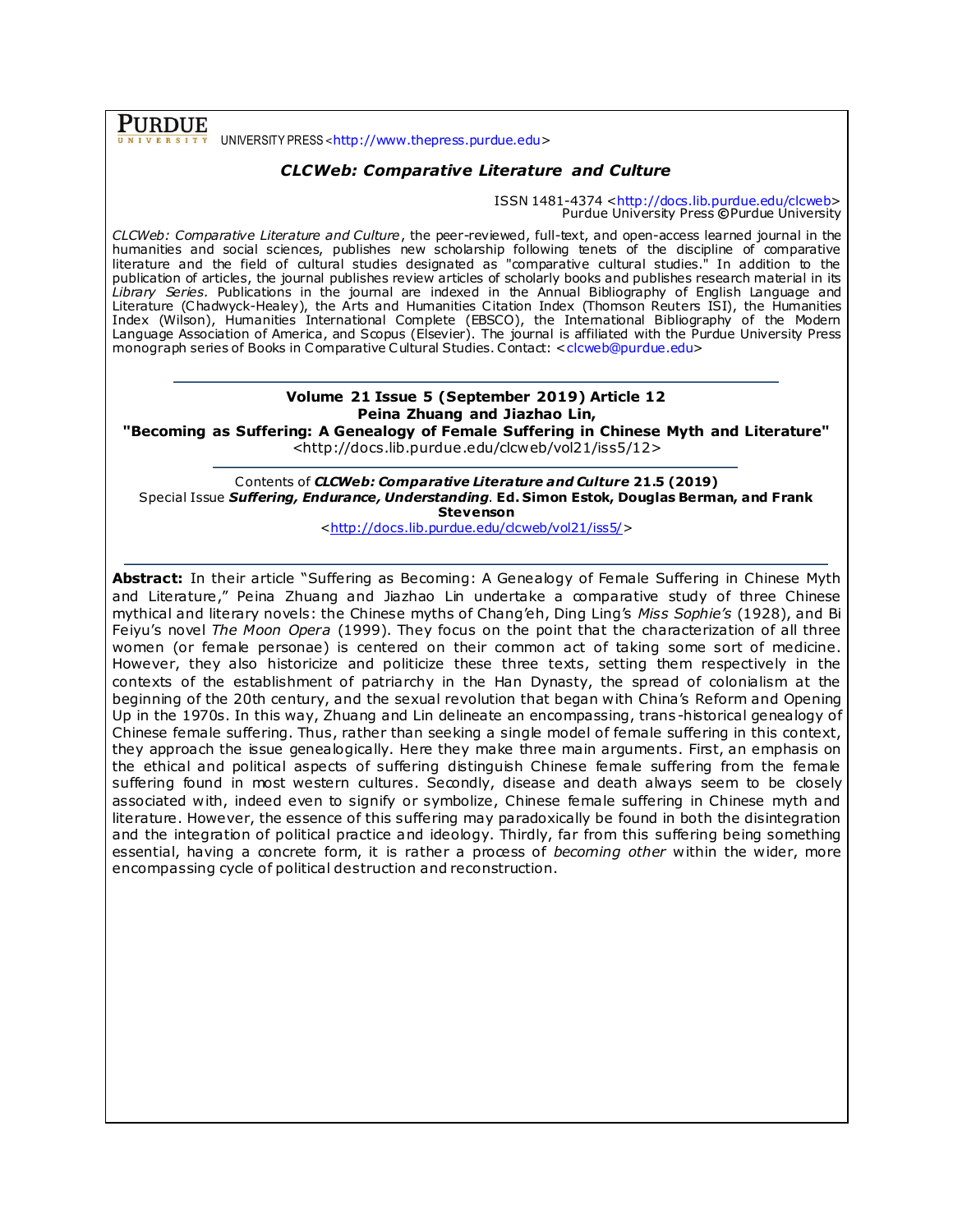Peina Zhuang and Jiazhao Lin, "Suffering as Becoming: A Genealogy of Female Suffering in page 2 of 8 C hinese M yth and Literature" CLCWeb*: Comparative Literature and Culture* 21.5 (2019): <http://docs.lib.purdue.edu/clcweb/vol21/iss5/12><br>Special Issue *Suffering, Endurance, Understanding*. Ed. Simon Estok, Douglas Berman, and Frank Stevenson

#### **Peina ZHUANG and Jiazhao LIN**

#### **Becoming as Suffering: A Genealogy of Female Suffering in Chinese Myth and Literature**

A historical survey of suffering will quickly show that there are many types of suffering, both male and female, around the world. Of course, as Long (143) points out, "in western theism in general and in the Christian tradition in particular, the religious problem of suffering is closely connected with the doctrine of creation." In Christian mythology, Christ was thought to be the son of God, but he had to suffer for all mankind before his resurrection. Indeed, although animals also suffer, we may think of suffering especially as a human problem or human situation: of course, as humans ourselves we most easily sympathize with other human beings. We will naturally think of the suffering of all the poor and starving people around the world, especially but not only in cities.

We will also tend to be most aware of human female suffering, since mothers must suffer through pregnancy and childbirth, and they generally bear the main responsibility for taking care of their babies and young children, though fathers may "take care" more indirectly by earning money outside the home. Indeed, many ancient cultures will tend to have mythical women heroes who endured great suffering for the sake of their families, villages and tribes, but here we will focus on ancient Chinese culture and myth. In Bi Fei-yu's *The Moon Opera*, we see the suffering of the mythical Chang'e (5th century B.C.) as well as of her modern counterpart, Xiaoyan Qiu (1990s). Chinese history is in fact filled with cases where primitive beliefs and religions, as well as authoritarian politics, have various kinds of negative impact on the bodies of females. This paper therefore looks at a mix of the mythological texts focusing on Chang'e, in particular Ding Ling's autobiographical novel *Miss Sophie's Diary* (1928) and Bi Feiyu's novel *The Moon Opera* (1999).

 These texts develop around a female persona who has been afflicted by some kind of disease, and who takes some sort of medicine as a way to allay the pain and/or to become immortal. Moreover, all these texts came into being during transitional periods in China's history when the problem of female suffering was coming to the fore. Thirdly, a genealogy of the female protagonists from Chang'e to Xiaoyan Qiu will make it clear that each woman's suffering is not essentially a physical affliction but rather a psychic one, a sort of mental wrestling with the current forces of social and political deconstruction and reconstruction, forces closely linked to sexuality as well as to patriarchy and colonialism.

We will first look at a series of mythological texts focusing on Chang'e, a Chinese household moon goddess. Although there are of course several versions of her story, in what is apparently the earliest one she steals a magical elixir from another goddess, the Mother of the West. Her tendency to steal things distinguishes Chang'e from other goddesses in China's divinity genealogy, including her antagonist, the Mother of the West, who was born to be an immortal and was thought to have preserved the elixir as a symbol of immortality. In other words, Xi Wangmu's immortality was (is) selfevident, while Chang'e had to commit theft in order to become immortal. This story, or plot, had already been set forth in such very early documents as *The Storehouse of All Things* (*Guizang*), supposedly written in the era of the legendary Three Wise Kings and Five August Emperors (30th to 21st century B.C.). The earliest myth of Chang'e goes as follows: "Chang'e was said to have stolen the elixir of immortality from Xi Wangmu, the Queen Mother of the West. She reportedly consumed it, then flew to the moon and became the spirit of the moon" (Yang 88).

 Lacan's discussion of the "mirror-stage" may help us to "psychoanalyze" the myth of Chang'e. Lacan, as we know, speaks of the infant's early mirror-stage, at six to eighteen months, as "a particular case of the function of the image, which is to establish a relation between the organism and its reality" (4), and so he defines the mirror stage as a "drama whose internal thrust is precipitated from insufficiency to anticipation - and which manufactures for the subject, caught up in the lure of spatial identification, the succession of phantasies that extends from a fragmented body-image to a form of its totality" (4). Thus we may say that Chang'e represents the ancient Chinese people's mimicry of Xi Wangmu, an immortal "I" and/or a Lacanian self-other image in the mirror. For Chang'e wants to become a better "I," where Lacan calls this self-identifying behavior "the assumption of the armor of an alienating identity, which will mark . . . the subject's entire mental development" (4). As we will see in later manifestations of Chang'e and other feminine figures in Chinese literature, the woman's "fragmented body" continued through her long process of self-identification, one which calls for the subject to become someone in a (the) mirror or in a (the) fantasy.

Becoming immortal, then, constitutes the first phase of Chinese female suffering, but this kind of "religious appeal" does not last very long. It is easy for us to assume that Chang'e is born out of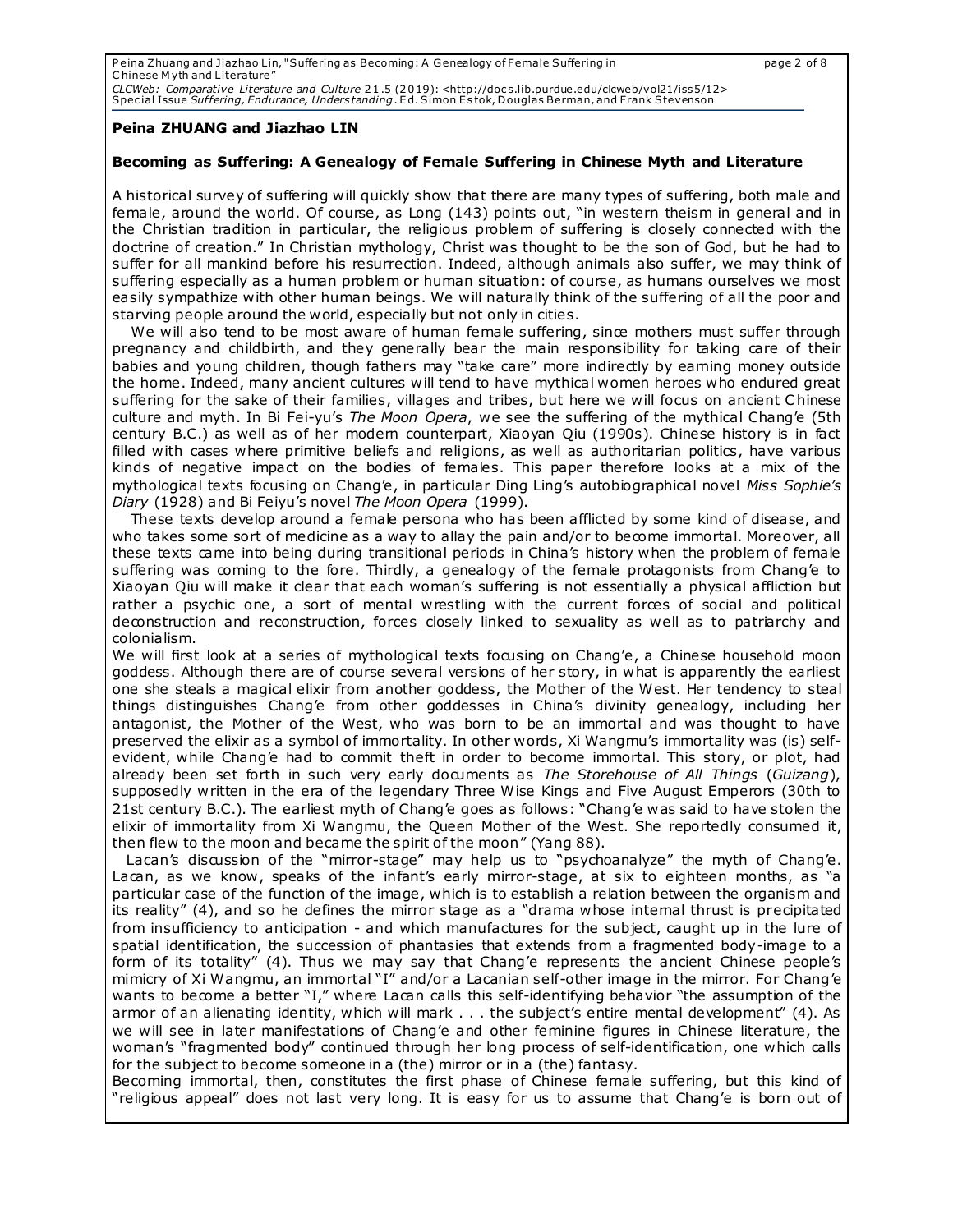primitive people's fear of bodily death, which gives rise to their need to escape physical or bodily destruction through some form of spiritual transcendence. Thus, ancient peoples may have thought that only if they did not need to die could they escape all forms of suffering. However, this logic does not seem to work (or to have worked) in the case of Chang'e. Even though her earliest narrative already gives her eternal life, the subsequent rewritings of her tale continue to depict her as a forlorn, fugitive woman in the moon.

One of these rewritings is recorded in the *Huainanzi*, an ancient Chinese text consisting of a collection of essays compiled by Liu An, King of Huainan (139 B.C.). Here we may be surprised to see that Chang'e's story has been reconfigured: the ancient, succinct script has become an extended drama filled with didactic and ethical proclamations and condemnations: "Yi got the elixir of immortality from Xiwangmu, but Chang'e stole it from him and consumed it. Then she flew to the moon. Yi was very disappointed but could not recover the elixir" (Yang 88).

 In some other versions, "Chang'e is said to metamorphose into an ugly toad after she escapes to the moon. This is usually interpreted as her punishment for stealing the precious elixir and forsaking her husband" (Yang 88). The sharp differences are easily discemible. In contrast with the first version, later versions present us with a crucial modification: the antagonist Xi Wangmu, a female goddess, has transformed into Yi, Chang'e's husband. Thus Chang'e, a woman in pursuit of becoming immortal, has become a transgressive wife who has betrayed her husband for her own purposes. This alteration may be based on the belief that suffering is not a spontaneous activity, but rather involves interpersonal interactions.

 Malpas and Norelle argue that "to attend to suffering is to attend to the fundamentally ethical character of the human" (1). Perhaps then this rewritten myth leads us to "face the essentially ethical dimension in which *human being* essentially moves" (1). Thus the later narrative of Chang'e has been set within the context of a conflicting ethical relationship and ends with a no-win situation: Yi, the husband, is deprived of the capacity to become immortal, and Chang'e is left feeling sad and lonely, lamenting her endless tragic life in the Vast Cold Palace heaven. We sympathize with this Chinese woman-goddess who is now forced to live in solitude, with no support from her family, and we also know that if she escapes from her isolated world it will bring disaster upon the family.

How to explain this transformation? From the perspective of aesthetics, we may want to look at the Confucian redefinition and reshaping of primitive religions, a redefinition and reshaping which transform religious ecstasy into political "practical rationality." Li Zehou coins the term "practical rationality" in order to articulate this decisive turn in Chinese aesthetics . He says that Confucius "redefined primitive cultures, rites and music by bringing them into the domain of 'practical rationality', meaning the rationality we use and depend upon in our daily lives, our human relationships and political concepts, instead of viewing rationalism as an abstract and abstruse theory" (45). In this way he made possible the emergence of Confucian humanism and Chinese tradition that "concentrates on guiding the emotions toward real interpersonal relations . . . . not the relationship of humans with the gods or the environment......Human emotions were diverted from their alien theological objects and from idol-like symbols, and instead found expression and satisfaction in the practical psychology and ethics of social life" (46).

Becoming immortal is replaced by becoming ethical via political campaigns which had been initiated long before, but peeked in the Han Dynasty. The Han Confucian movement culminated in the adoption of a national policy of "rejecting the other schools of thought and respecting only Confucianism" ("*Bachu baijia, duzun rushu*"), and thus emphasizing the legal and ethical codes of marital relations in the Han Dynasty, with its already very different political climate from that of the period of the Three Wise Kings and Five August Emperors. With its widespread adoption of Confucianism, the Han Dynasty (206 BC–AD 220) and its imperial authority allowed the patriarchal system to be fully practiced and strengthened through its new ethical codes and domestic policies. In particular, the principle of The Three Cardinal Guides (*san gang*, "the ruler guides his subjects, the father guides his sons and the husband guides his wife") and that of the Five Constant Virtues (*wu chang*, benevolence, righteousness, propriety, wisdom and fidelity), where the latter controlled the behavior of women, were advocated. We know this from the *Luxuriant Dew of the Spring and Autumn Annals* (*Chunqiu Fanlu*) by Dong Zhongshu (179-104 BC), a well-known philosopher who theorizes the politics of gender like this:

All manner of things inevitably have their complementary opposites, such as upper and lower, early and late, pleasure and anger, cold and hot, Yin and Yang, wife and husband, minister and ruler. All such combinations derive from the ways of Yin and Yang, each one of a pair operating with and affecting the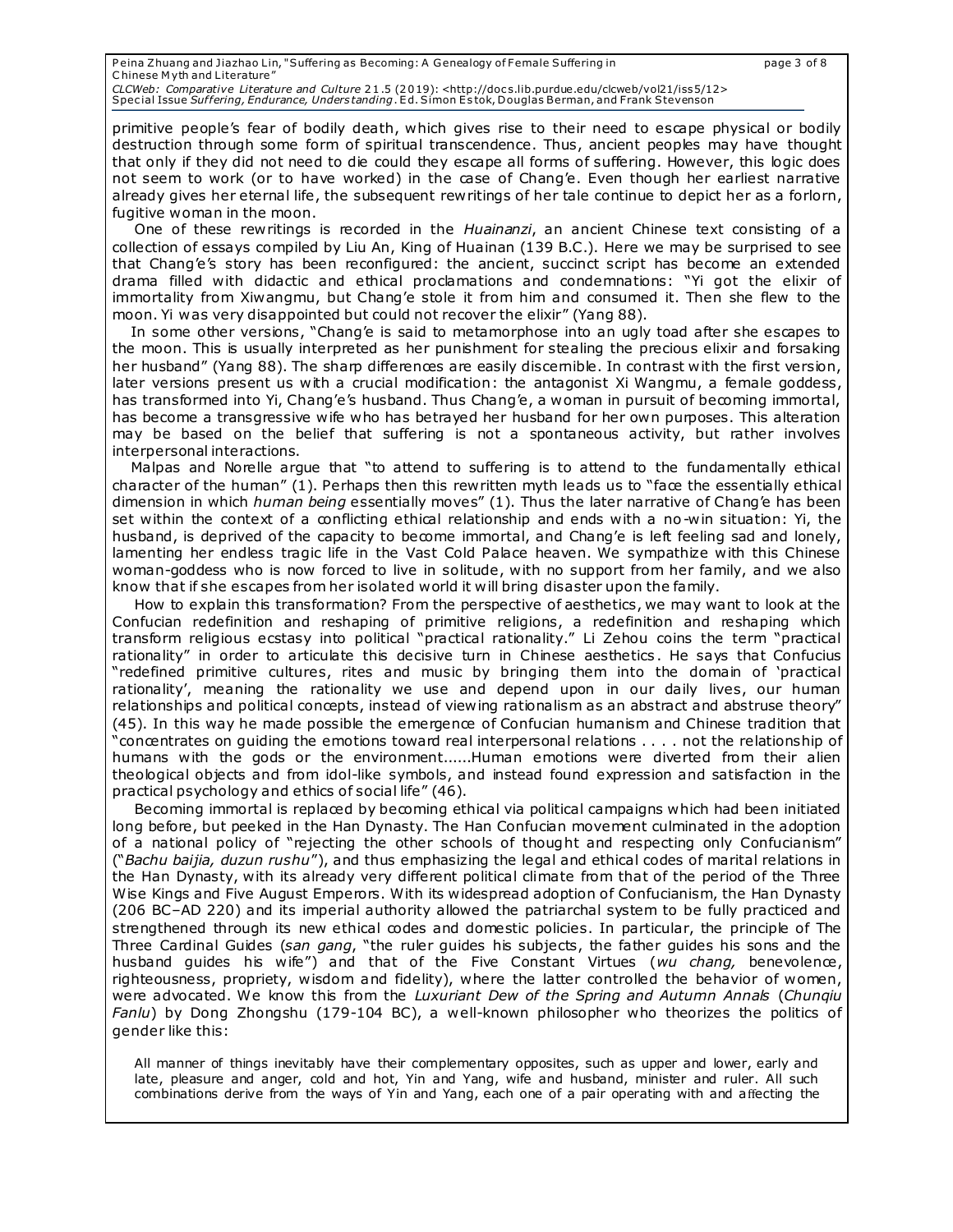activity of the other. The alternation of Yin and Yang is seen in Yang's positive action and Yin's adherence to the void, thus demonstrating heaven's preference for Yang over Yin. (Loewe 246)

Thus, the male-female relationship becomes interwoven with the theory of Yin/Female and Yang/male. It was in these new Han dynasty social and ideological settings that the myth of Chang'e was rewritten so as to emphasize blind obedience to the trinity of ruler, father and husband, where any form of disobedience would lead to punishment and calamity. Against this political background, then, the Chang'e myth was established as a negative example, one that would give women an unequivocal ethical lesson. It aimed at admonishing those women who were likely to be disloyal to their husbands and disruptive of the traditional husband-based family structure. Thus even though Chang'e succeeds in escaping from impending doom, she remains mired in the well-established system patriarchy where the female's top priority is "becoming a wife."

Now we come to another turning point in Chinese history, one which has also had a significant influence on contemporary Chinese womanhood. Instead of being forced to become a loyal and virtuous wife, the woman in Ding Ling's *Miss Sophie's Diary* had to become truly "Chinese" during a crisis involving her national identity.

Sophie is also depicted by Ding Ling as a woman who contracts a serious disease, pneumonia. She complains about this illness which hinders her from developing a romantic relationship with Ling Jishi. In order to recover from it she must take Chinese medicine, just like Chang'e. Again, a disease which may even carry the threat seems to thwart the aspirations of a heroine.

What role does pneumonia play in the suffering of Sophia? To answer this question, "we need to pay more attention to the social construction of suffering in particular contexts, whereby social construction applies both to the experience of the one who suffers and to the interpretations others place on their suffering" (Hudson 171). We immediately see why Sophie must suffer from a lung disease when we remember that Ding Ling was writing in a chaotic time, the earlier 20th century, a time when a weak China was suffering from random invasions and continual exploitation by westem powers. According to Brennan, "suffering is commonly seen as a burden endured by the individual. Suffering can also be a collective experience. Wars, pandemics, natural disasters, famine and civil unrest can all contribute to national, continental or indeed global suffering" (264). So the individual suffering of Sophia could further be interpreted as the collective suffering experienced by her motherland, as testified to by the frequent reference to disease in literary works by leftist writers like Lu Xun and Ba Jin.

For instance, in Ba Jin's novel *Cold Nights* (1947)*,* Zeng Shusheng leaves Wang Wenxuan, her sick husband, and turns to Chen Fengguang simply in order to live a happier life. Taking the political and social backgrounds into consideration, it is not difficult to assume that the disease and other forms of physical suffering at that time were politically and ideologically motivated, as a warning to an alreadybenumbed Chinese society. Yet why would it be this feminine image, this image of a woman that must take on the responsibility of waking up a benumbed and weakened Chinese society?

Deleuze and Guattari's description of "becoming woman" as a form of "introductory power" is extremely helpful in answering this question. In their philosophy of becoming, they say that "all becomings begin and pass through the becoming-woman" (340). Reviewing this point, Pelagia Goulimari argues that this description reminds us of "feminism's historic responsibility to keep this way open to its own and other minoritarian movements, to its own and other subordinate points, so that 'woman' sheds its quality of being a universal referent and becomes a multiplicity of collective reference-machines and machines of expression" (103). Sophie is then a symbol of this sort, a reference-point with which a nation, including both its female and male inhabitants, identified itse lf in the face of foreign intrusion.

A review of the historical situation will be helpful in helping us to better understand Sophie's historic task. Looking back on China's history, we may find that despite the changing dynasties the patriarchal tradition was not really shaken until the beginning of the 20th century, when China first really encountered the West. Yen Fu (1854-1921), a pioneering modern theorist of "Chinese backwardness," argues that "China has enjoyed the political form of the military state since the Ch'in, but its natural development had been stunted by the continuing influence of 'patriarchal' Confucian cultural norms, absolutized as a code of ritual morality" (Fairbank 336). But in 1895 China witnessed a humiliating defeat at the hands of its neighbor Japan, which led to an overhaul of its traditional ideology. Now at last it began to open up to the West and to introduce western ideas which promoted the eliminating of national, racial, and sexual barriers.

This state of political uncertainty or even chaos in China led to Ding Ling's creation of her protagonist Miss Sophie in *Miss Sophie's Diary.* With the breakdown of traditional patriarchal rules,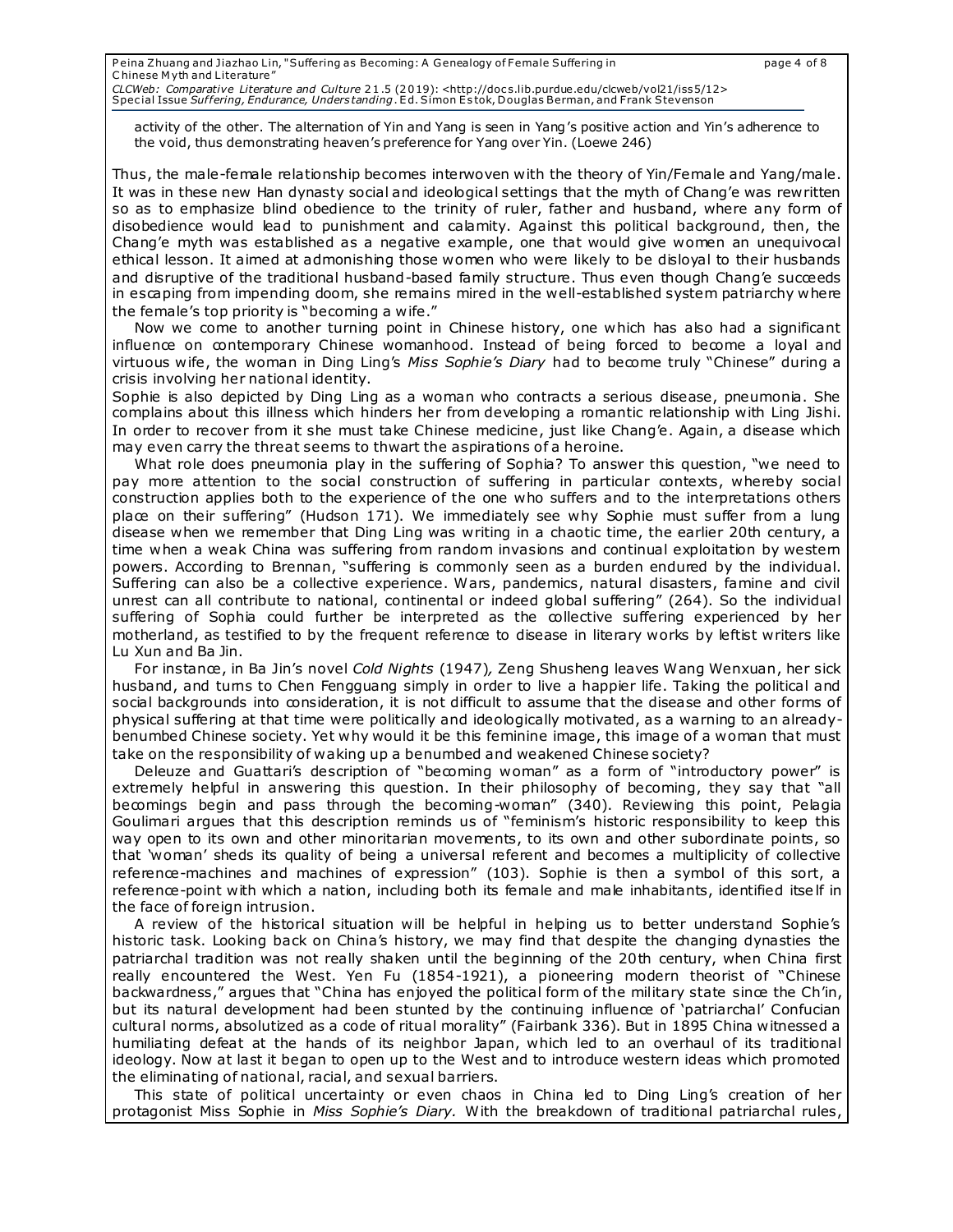Chinese women at last found it easier to cultivate in themselves the strength that their nation needed in order to establish a clearer identity. Instead of "becoming a wife" as in the old days, she had to "become Chinese." Thus what bothered Sophie was above all the political, cultural and psychological crisis which befell China at the dawn of the 20<sup>th</sup> century. Her suffering, in this novel, is seen in her conflicting affections for two men, Ling Jishi and Wei-di (literally "Wei- Younger-Brother"). On the one hand, she is attracted to Ling Jishi whose given name "Jishi" means "handsome man," and who is depicted as an overseas Chinese who has the beautiful appearance that Miss Sophie adores. Ling Jishi's passions are for "the Debate Club, playing tennis matches, studying at Harvard, joining the foreign service, becoming an important statesman, or inheriting his father's business and becoming a rubber merchant. He wants to be a capitalist..." (Ding 68).

Here we note that all of these elements Sophie adores are connected with the West. That is, the female author has given this male character a more or less Western identity. To appreciate the extent to which Ling Jishi is an embodiment of western values and western power, we need to look at his counterpart, Weidi, who is described as an unpleasantly sentimental "little brother." Sophie loathes him because he often "curled up in the comer of the chair, as tears from God knows where streamed openly, soundlessly, down his face" (Ding 54). On the other hand, Sophie also abhors Ling Jishi because he is a "cheap, ordinary soul" who likes "nothing more than spending money in a brothel, squandering it on a moment of carnal pleasure, or sitting on a soft sofa fondling scented flesh, a cigarette between his lips, his legs crossed casually, laughing and talking with his friends. When it is not fun anymore, never mind, he just runs home to his little wife" (Ding 68).

Weidi and Ling-Jishi form a dichotomy which may be analogous to that of the China-West duality, and potential antagonism, at the beginning of the 20th century, when Chinese intellectuals felt that their national identity had been cast into doubt. Such formulas as "Chinese learning for the fundamental and westem learning for practical use" (Zhongxue wei ti, xixue wei yong) began to appear, bringing to the fore the issue of China's perhaps long-overdue westernization. Thus it may seem that Sophie's choice between these two men is in fact a choice between the elegant West with its "cheap soul," and a weakened traditional China with its honest and reliable side. This novel can thus be interpreted as a political allegory, one that reveals a new source of suffering—China's potential to become a Western colony, a potential already embodied in the complex character of Ling Jishi. In a word, Sophie suffers less from her disease than from her cultural anxiety in the face of "becoming Chinese" again, after her country's cultural-historical ego has been completely crushed.

Finally, let us tum to another, more recent example of Chinese womanhood and how it has suffered, even if the constraints of patriarchy are no longer so explicit as they used to be. The new era of "Opening and Reform," beginning from around 1978 Chinese women have begun to face a new predicament. While they are no longer plagued by such patriarchal constraints as foot-binding, forced marriage and the duty to have babies (especially sons), they are now expected to be some thing like the equals of their male counterparts, in terms of working hard outside the home and having successful careers. Here Bi Feiyu's protagonist, Xiao Yanqiu, in the novel *The Moon Opera,* set in the late 1990s, is a case in point. Xiao Yanqiu struggles to embrace an exalted image of herself by playing Chang'e on the opera stage, after twenty years of sinking into a state of oblivion, a single woman immersed in the dullness of doing housework. That is, instead of becoming a wife, she desires to establish her own career by "becoming Chang'e." This looks like an historic moment of gender emancipation in the long historical struggle of the Chinese female, because Xiao Yanqiu is not compelled to become a wife (and mother), but can be what (or who) she herself wants to be.

Xiao Yanqiu's aspiration echoes the enforcement of China's Opening up and Reform Policy, an historic event which represents "a key transitional period between the Cultural Revolution era constructions of gender and those that were to follow " (Brownell 331), with marked changes not beginning to appear until the late 1980s, and picking up speed in the 1990s. Since the founding of the People's Republic of China in 1949, females have been encouraged to work and even compete with their male partners. Their relationship with men has been "set within the framework of socialist conjugality upheld by the 1950 Marriage Law of the People's Republic of China, which promoted a relationship of equality and companionship without regard to gender" (Brownell 337). Xiao Yanqiu in Bi Feiyu's *The Moon Opera* is just such a competitor, one who must strive with one of her students in order to get to play a leading role in an opera. But the question remains: Can women's new rights with regard to their education, employment and sexuality really eliminate their suffering? Or, put in another way, is their suffering really erasable?

By "becoming Chang'e," Xiao Yanqiu must in fact wage a campaign against her own obese body by taking medicine. In fact she did not have any serious disease, and did not even notice that she was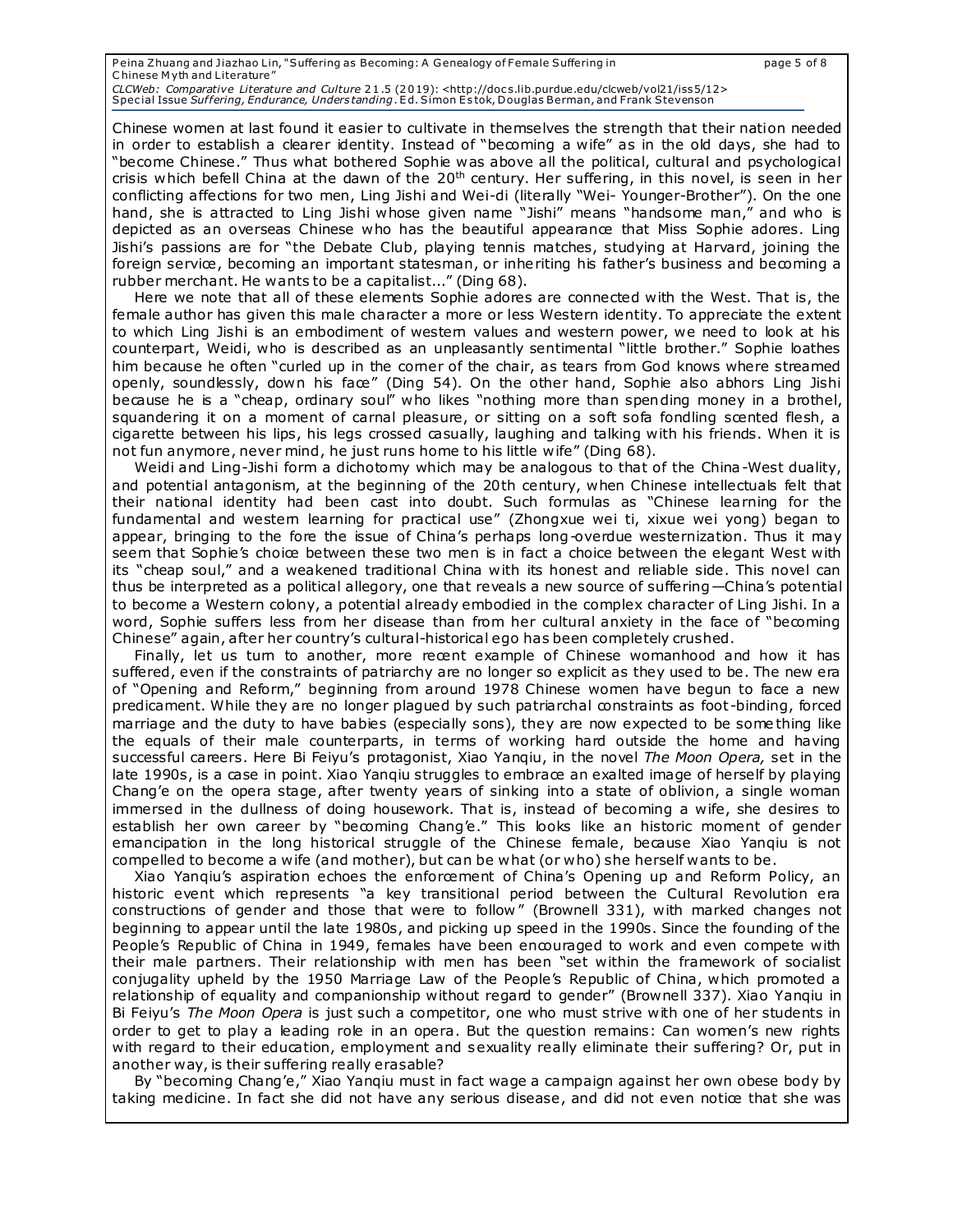much fatter than she used to be until she got the opportunity to once again step out on the opera stage. In fact it was this stage and the "gaze" of the audience that make her "disease" possible in the first place. The author says that "she roamed the streets aimlessly, stepping on her own shadow . But then she stopped, looked around, distracted, and glanced down absent-mindedly at her shadow , short and squat in the early afternoon sun, almost dwarf-like" (Bi 17). In order to be fully competent to play the opera role of Qingyi, she "registered to see a doctor in the urology department" (19-20). Thus her own obesity subjected her feminine body to hospitalization, to staying in a medical institution.

In her endeavor to lose weight, "she was not losing weight so much as clawing it off, with earnestness and considerable pain. It was a battle of stealth, devoid of gunpowder, but producing significant casualties nonetheless. Her body was now her enemy and she carpet-bombed it with an avenging madness, all the while closely monitoring the situation" (Bi 170). However, her treatment of her own "disease" constitutes only a small part of Xiao Yanqiu's suffering. She spends much of her time "training," during which she senses, or feels, various techniques imbued with the politics of surveillance and discipline seeping into every movement of her body, permeating her gestures, regulating what she can sing, prescribing how she can sing better than others. Besides reshaping her own body, the effect of this "becoming" manifests itself, more importantly and implicitly, in the aesthetic discourse that is developed around the figure of Chang'e.

Foucault says that "the chief function of disciplinary power is to 'train'" (170). He takes the ideal figure of the soldier as an example to show that bodies can be trained to be docile. Likewise in the case of Xiao Yanqiu, an opera performer, her intense training penetrates gently into her smile, her complexion, and into every move of the other performers. The most important thing is "to speak the lyrics," because "songs are the primary element of Peking Opera. To speak the lyrics is commonly called narrating an opera. The performer atomizes the narrative, turns it into countless fragments and details and transforms the character's emotion, be that anger, happiness, pain, or melancholy into a word, a smile, glance, or a flinging of the water sleeves" (Bi 40). Or in the words of Foucault, such performers as Xiao Xiaoqiu "transform themselves, change themselves in their singular being, and make their life into an oeuvre that carries certain aesthetic values and meets certain stylistic criteria" (10-11).

Training and supervision are hardly the form of power/suffering exercised on Xiao Yanqiu's body; pregnancy/abortion as a form of sexuality is a still more powerful one. In his discussion of family, sexuality and power, Foucault distinguishes sovereign power from disciplinary power. Sovereign power, he says, is grounded either in a blood-right or in blood-conquest (*Psychiatric* 43), and Taylor explains that "sovereign power regularly reaffirms its authority through a ritual that refers back to this original event of bloodshed or blood-right" (203). In fact, bloodshed does come in the form of abortion in the case of Xiao Yanqiu. In preparation for a rehearsal for the *Moon Opera*, she is worried that her performing career will be doomed if she throws up on stage because she is pregnant. Thus she chooses to take abortion pills as a way out, and Bi Feiyu calls our attention to this bleeding as it takes place during the operation: ". . . . around noon, the pearl slid from Xiao Yanqiu's body. With the bleeding the pain stopped (64) . . . . it had only been five days since the abortion, which, though medically induced, had caused much bleeding" (67). Here we may see this bleeding, this female blood, not only as a result of an abortion but also as the way the sovereign power of a family (in particular of a husband) reaffirms its control over the body of the female by referring back to events of "bloodshed or blood-right."

Now we come back to the question as to whether female suffering can be ended if women are given the right to self-determination in terms of education, employment and sexuality. The answer provided by the novel is negative, as we see in the author's description of Xiao Yanqiu's failure to catch up with her performance:

Xiao Yanqiu walked out into the snow and arrived at the theater entrance, where she stood beneath a streetlight. She glanced at the snow-covered street, counted a beat, and waved the bamboo flute. She began to sing......and suddenly there was a crowd at the entrance, causing traffic to stop. More and more people arrived, crowding the street, but nothing, no one, made a sound. The people and cars seemed to have been blown to her on the wind, falling soundlessly like snow flakes, but Xiao Yangiu was oblivious to it all. (74)

What is striking in this final tragic scene is the protagonist's ironic illusion of, and isolation among, "others." The Chang'e who has been elevated up to heaven is now pushed back into the dust, a fragmented ego standing there forlorn in the snow.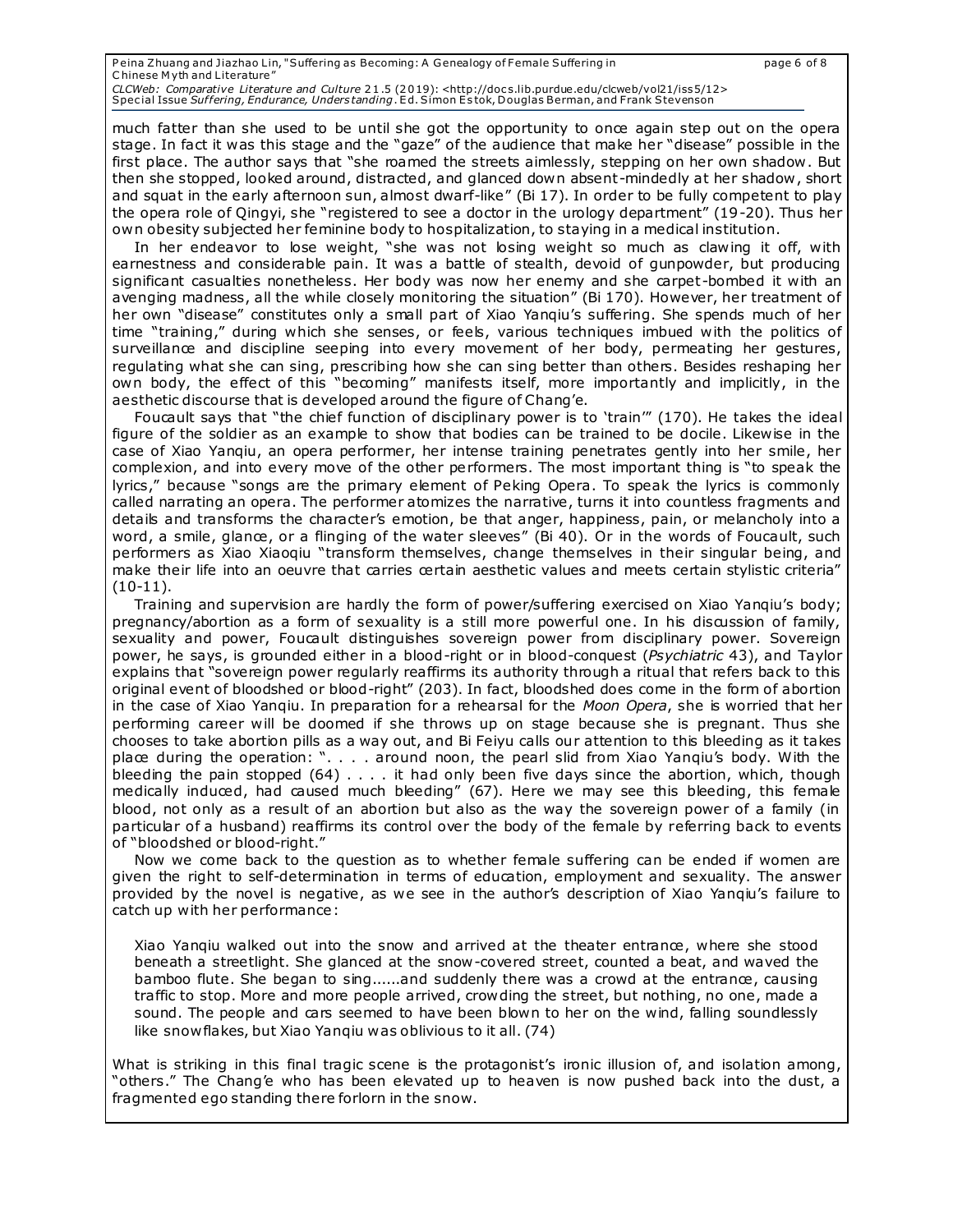Peina Zhuang and Jiazhao Lin, "Suffering as Becoming: A Genealogy of Female Suffering in page 7 of 8 C hinese M yth and Literature" CLCWeb*: Comparative Literature and Culture* 21.5 (2019): <http://docs.lib.purdue.edu/clcweb/vol21/iss5/12><br>Special Issue *Suffering, Endurance, Understanding*. Ed. Simon Estok, Douglas Berman, and Frank Stevenson

Here we have outlined the genealogy of Chinese female suffering as it is epitomized in three characters or personae from Chinese myth and literature. Having recognized and analyzed how diseases such as pneumonia and obesity are involved in the expression of suffering, we were led to believe that suffering is a condition characterized by some element of physical pain. However, further investigation and analysis suggest that we cannot equate suffering with physical pain of whatever form because, as shown by the Han Dynasty's rewriting of the character of Chang'e, even such a spirit as Chang'e, living up above in the heavenly moon, can suffer from nostalgia and from everything that seems better when we are looking back at it.

In fact the Latin root of the verb "suffer" is related to "sub" ("under," "beneath"), as if perhaps we felt the force of suffering as something weighing or pulling us down—perhaps the way we might feel a dictatorial king or emperor or government pushing down upon us, or the way a woman might experience the weight of the man who is lying on top of her. Or even, though this would be harder to imagine, the way a fetus might feel as it lies there trapped inside the mother's womb, or even as, nine months later, it emerges from it. On the other hand, as we stand on the earth and gaze up at night at the beautiful full moon, we (whether female or male) are the ones far beneath it, and yet far from suffering we gaze up at it in pure delight, and wonder at it as if it were a goddess.

Note: This article was funded by the double-first class discipline cluster, "The Chinese Language and Literature and Global Dissemination of Chinese Culture," Sichuan University.

#### **Works Cited**

Ba, Jin (巴金). 寒夜 (Cold Nights), trans. Nathan K. Mao and Liu Ts'un-yan. The Chinese UP, 2003.

Bi, Feiyu (毕飞宇). 青衣 (The Moon Opera*)*. Translated by Howard Goldblatt and Sylvia Li-chun Lin. Houghton Mifflin Harcourt, 2009.

Brennan, Frank. "Suffering Seeks a Voice." *Perspectives on Human Suffering,* edited by Jeff Malpas and Norelle Lickiss, Springer, 2012, pp. 261-72.

Brownell, Susan, Wasserstrom, Jeffrey N. and American Council of Learned Societies. *Chinese Femininities, Chinese Masculinities: A Reader*. vol. 4, U of California P, 2002.

Cassell, E. J. *The Nature of Suffering and the Goals of Medicine*. Oxford UP, 2004.

Deleuze, Gilles and Guattari, Fdlix. *Mille Plateaux: Capitalism et Schizophrenie II.* Minuit, 1980.

Ding, Ling (丁玲). *I Myself am a Woman: Selected Writings of Ding Ling*. Edited by Tani E. Barlow with Gary J. Bjorge, Beacon Press, 1989.

Fairbank, John K., editor. *The Cambridge History of China*, vol. 12, Cambridge UP, 1983.

Foucault, Michel and Jacques, Lagrange. *Psychiatric Power: Lectures at the Collège De France, 1973-74*. Palgrave, 2006.

Foucault, Michel. *Discipline and Punish: The Birth of the Prison*. Translated by Alan Sheridan, Vintage Books, 1995.

Goulimari, Pelagia. "A Minoritarian Feminism? Things to Do with Deleuze and Guattari." *Hypatia*, vol. 14, no. 2, 1999, pp. 97-120.

Hamdar, Abir. *The Female Suffering Body: Illness and Disability in Modern Arabic Literature*. Syracuse UP, 2014.

Hudson, Wayne. "Historicizing Suffering." *Perspectives on Human Suffering*, edited by Jeff Malpas and Norelle Lickiss, Springer, 2012, pp. 171-9.

Li, Zehou (李泽厚). *The Path of Beauty: A Study of Chinese Aesthetics*. Oxford UP, 1994.

Lacan, Jacques. *Ecrits: A Selection*. Translated by Alan Sheridan. Tavistock Publications Limited, 1977.

Loewe, Michael. *Dong Zhongshu, a 'Confucian' Heritage and the Chunqiu Fanlu*. Brill, 2011.

Long, Eugene Thomas. "Suffering and Transcendence." *International Journal for Philosophy of Religion*, vol. 60, no. 1/3, 2006, pp. 139–48.

Malpas, Jeff and Norelle Lickiss. *Perspectives on Human Suffering*. Springer, 2012.

Taylor, Chloe. "Foucault and Familial Power." *Hypatia*, vol. 27, no. 1, 2012, pp. 201–18.

Yang, Lihui, Deming An and Jessica Anderson Turner. *Handbook of Chinese Mythology*. ABC-CLIO, Inc, 2005.

#### **Authors Profiles:**

Peina Zhuang (庄佩娜) teaches Comparative Literature in the College of Literature and Journalism at Sichuan University, P.R.C. Her scholarly interests include comparative literature, intercultural studies and translation studies. Zhuang's recent publications include: "On the Translation of Literary Terms as Cultural Signs: The Translation of Literary Terms in the History of Chinese Literature," *Cultura*: *International Journal of Philosophy of*